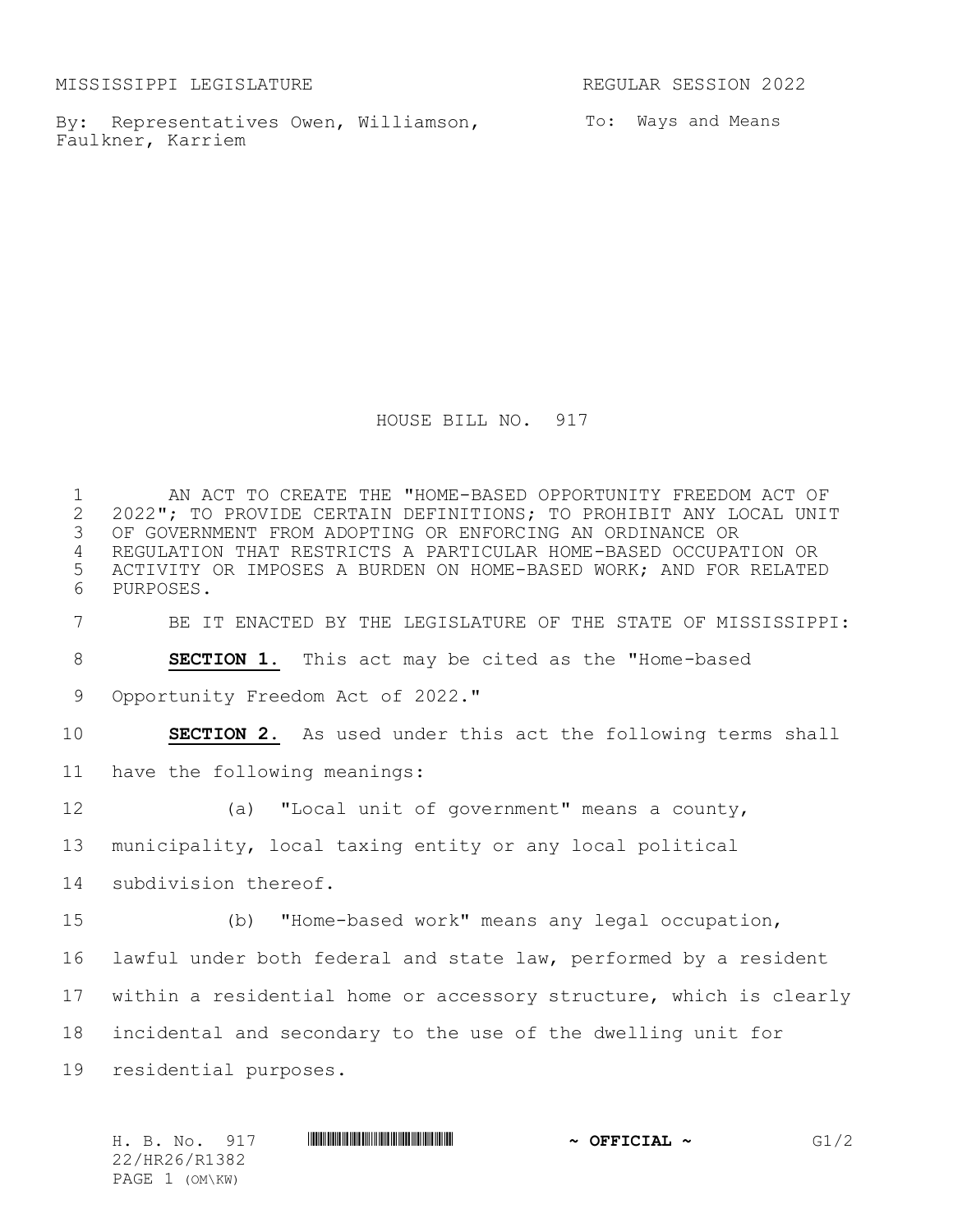**SECTION 3.** (1) A local unit of government shall not adopt or enforce an ordinance or regulation that restricts a particular home-based occupation or activity or imposes a burden on home-based work. (2) A local unit of government shall not: (a) Prohibit mail order or telephone sales for home-based work; (b) Prohibit serving clients by appointment in the home or accessory structure; (c) Prohibit resident or nonresident employees or independent contractors from working in the home or accessory structure; (d) Prohibit or require structural modifications to the home or accessory structure; (e) Restrict the amount of floor space for home-based work; (f) Restrict the hours of operation for home-based work; (g) Require an individual engaged in home-based work to apply, register or obtain a permit, license, variance or other type of prior approval from the local unit of government, unless otherwise required under state or local law; (h) Restrict storage or the use of equipment that does not produce effects outside the home or accessory structure;

| H. B. No. 917  |  | $\sim$ OFFICIAL $\sim$ |  |  |  |  |  |
|----------------|--|------------------------|--|--|--|--|--|
| 22/HR26/R1382  |  |                        |  |  |  |  |  |
| PAGE 2 (OM\KW) |  |                        |  |  |  |  |  |